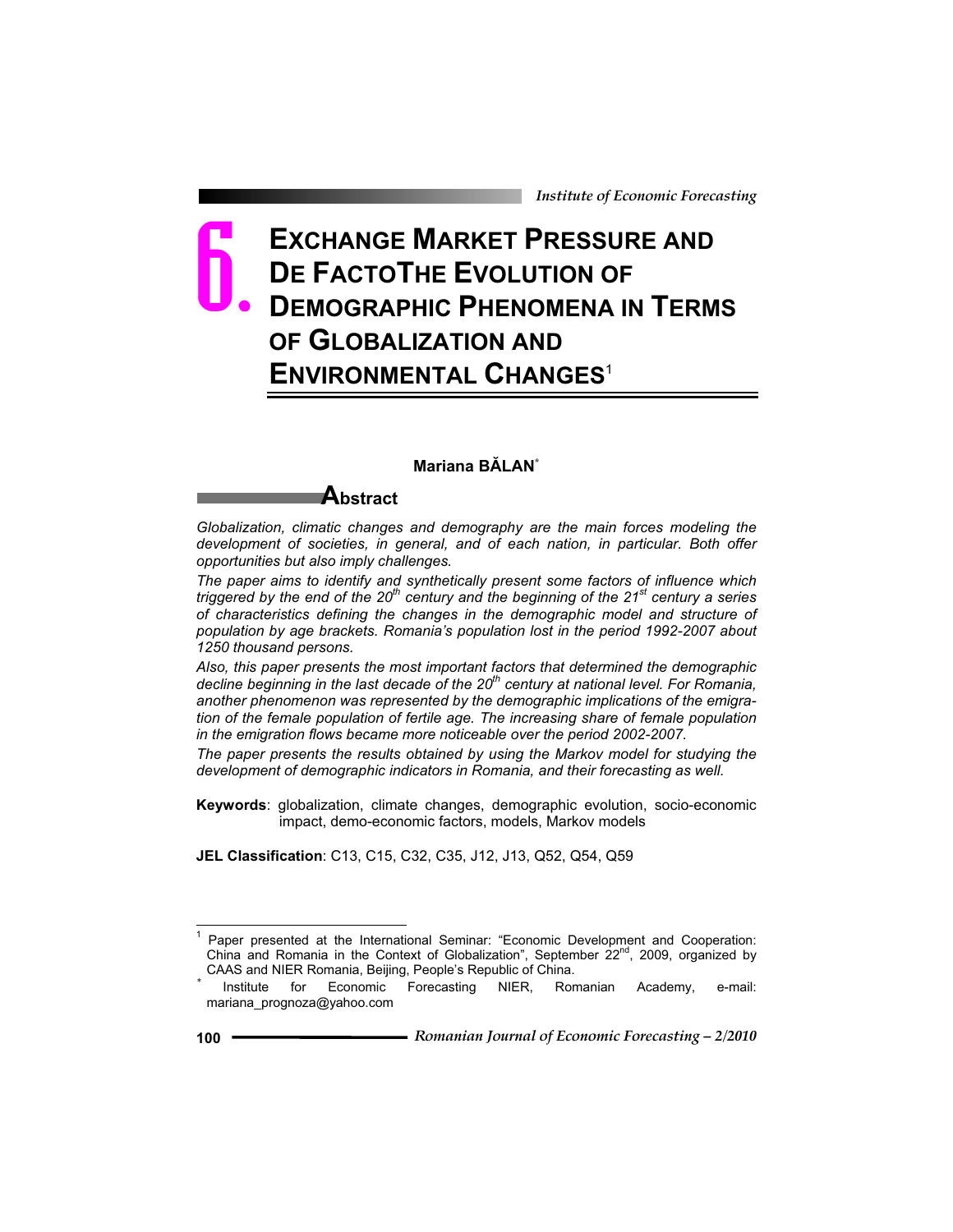#### **1. Introduction**

The intensified globalization represents the fundamental feature of the world economy at the beginning of the  $21<sup>st</sup>$  century. Globalization is characterized by the marked trend of diminishing and eliminating the barriers between the national economies, as well as by stronger links between these economies.

Globalization involves multiple processes that are inter-conditioned and on a wide scale. Within the policies and strategies of globalization, they generated and developed certain dimensions, yet not all of them were defined and formalized accordingly.

Globalization has, as well, its own *demographic model*: swift acceleration of individuals' movement from the rural area and the agrarian lifestyle to the urban areas, which is more closely related to the global trends in fashion, food, markets and leisure.

Globalization and demography are the two main forces modeling the development of societies, in general, and the European one, in particular. Both offer opportunities and imply challenges as well.

The demographic trends at world level and, implicitly, at European level, indicate longer and healthier life spans and question topics such as the new costs of an aging society, equity among generations, the higher importance granted to child nurturing and to the work/personal life balance in fostering family life, the relationships between generations and the new poverty threat.

The disruption of natural balances due to global warming will lead, in the best case, to a crisis not encountered since World War II. Assessment studies with respect to the impact of climate changes on the economic development, but especially on the population evolution on long term are only beginning nowadays to gain outlines.

The Third Conference of the Parties developed in December 1997 in Kyoto, Japan, was a new step ahead regarding the issue of climate changes from a global perspective. The presented scientific evidences indicated the need of more stringent measures for diminishing the greenhouse gas emissions.

Just as globalization and demography are two main forces shaping the development of societies, in general, and of the European one, in particular, the climate changes are the ones determining the future evolution of both demography and globalization.

Globalization, next to new technologies, provides a huge growth potential. Yet, individuals should be able, due to their studies and professional training, to take full advantage of these opportunities and adjust to the disappearance of some traditional industrial trades.

The paper intends to analyze the impact of environmental changes and of globalization on the development of the main demographic phenomena.

## **2. Globalization impact on demographic phenomena**

In the last decade, the world's economic map was redesigned, both because of the spectacular changes occurred on the international political scene and of the influence of unprecedented technological shifts. A certainty is that the market economy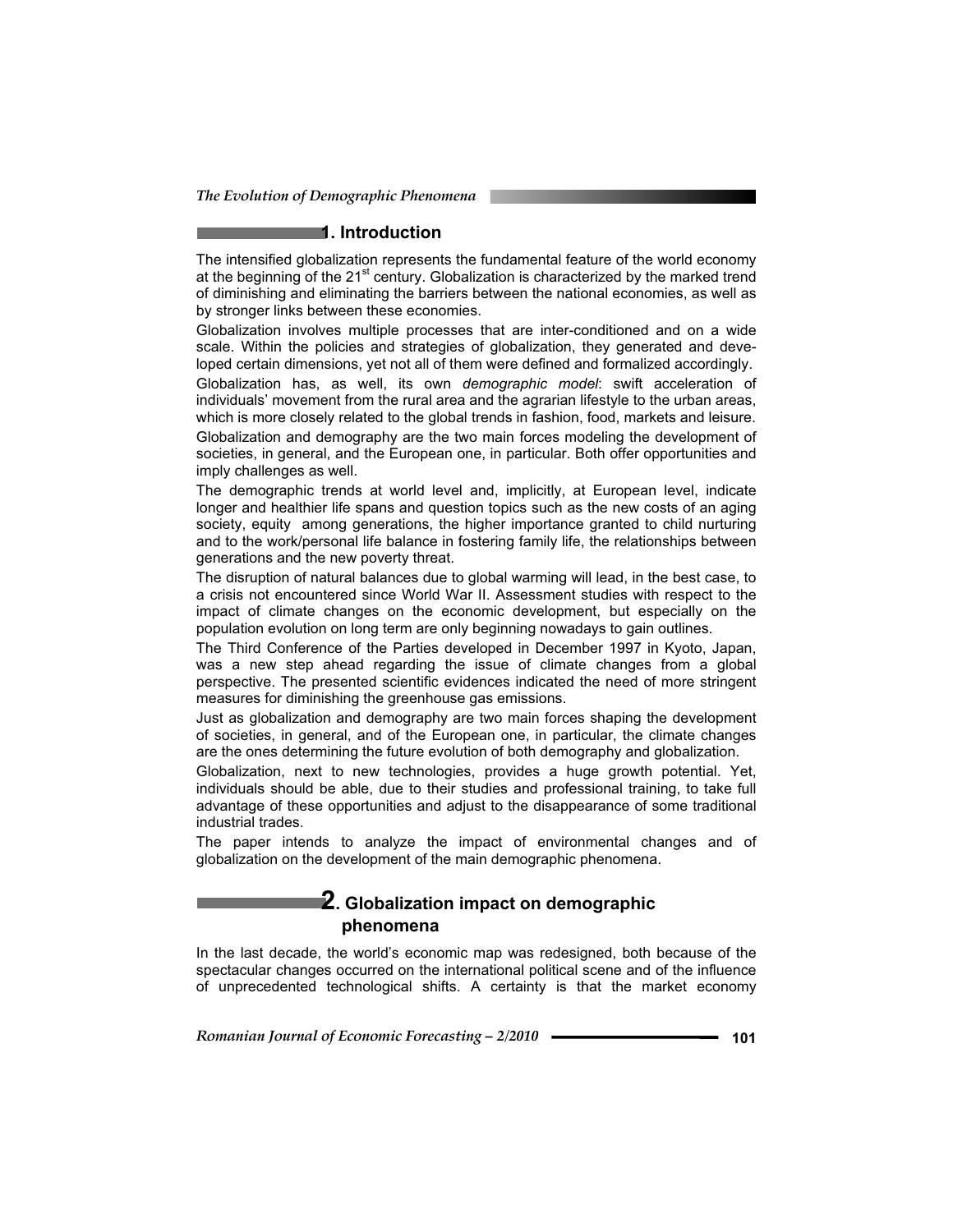triumphed all over the world. On the background of these substantial changes the basic trends were emphasized. One of them refers to the economic globalization advantaged, among others, by the diminution in transportation costs and by communication.

The other confirms the attempt of various nations, connected to their own territory, to organize within some regional frameworks defined by geographical and historical proximity connections. In this new context, the power relationships changed under the influence of shifting the heavy weight of world output, meaning the localization of the latter, determined in its turn by the strategic games implemented mostly by multinational companies acting at present under the power of attraction of national territories.

#### *2.1. Characteristics of world demographic evolution*

Despite the array of production and consumption models, the world economy is far from being homogenous.

If the earth's population continues to grow at the current rate, then mankind shall face soon a critical issue generated by the imbalance that might appear between producers and consumers. The signs of such an imbalance may be felt already, representing one of the most spectacular shifts about to change radically the appearance of the world in which we live.

As it is already known, for a long time Asia-Oceania represented more than half of the world population. This impressive increase triggered a shift in the output heavy weight and reversed the relative levels of economic development without the respective micro-region gaining the expected position in the distribution of the world income. As of 1960 and up to 1999, the world population exceeded 3 billion and increased to 6 billion inhabitants, and in 2009 it is of 6.829 billion inhabitants. Unfortunately, the territorial distribution of this population is extremely unequal. For instance, in the year 2009 in Asia there were less than 4.21 billion people, that is 60.35% of the world population. Europe did not succeed to total more than 10.72%, while Africa had 14.8%. Smaller shares were held by Latin America and the Caribbean (8.52%), North America (5.1%), and Oceania (0.51%).

In accordance with the data provided by the Population Division of the Department of Economic and Social Affairs of the United Nations Secretariat (2009), *World Population Prospects: The 2008 Revision*, the world population in 2009 numbered 6.829 billion persons, against 4.1 billion in 1975, 4.8 billion in 1985, 5.3 billion in 1990, and 5.71 billion in 1995.

According to the World Bank Report, the average rates of world's population change in the major areas for the periods 1950-1975, 1975-2009, were distributed in accordance with Figure 1.

The most recent estimates about population made by the UN indicated that the demographic increase at world level should be 1.8% over the period 2005-2010, and thereafter it would decrease to 0.34% over the period 2045-2050, considerable diminutions being recorded also for the major continents (Figure 2). The most dramatic situation with respect to the natural increase is highlighted for Europe where, if in the period 2005-2009 a negative value (-0.09%) was recorded, for the period 2045-2050 the forecast would be of -0.40% (Figure 2).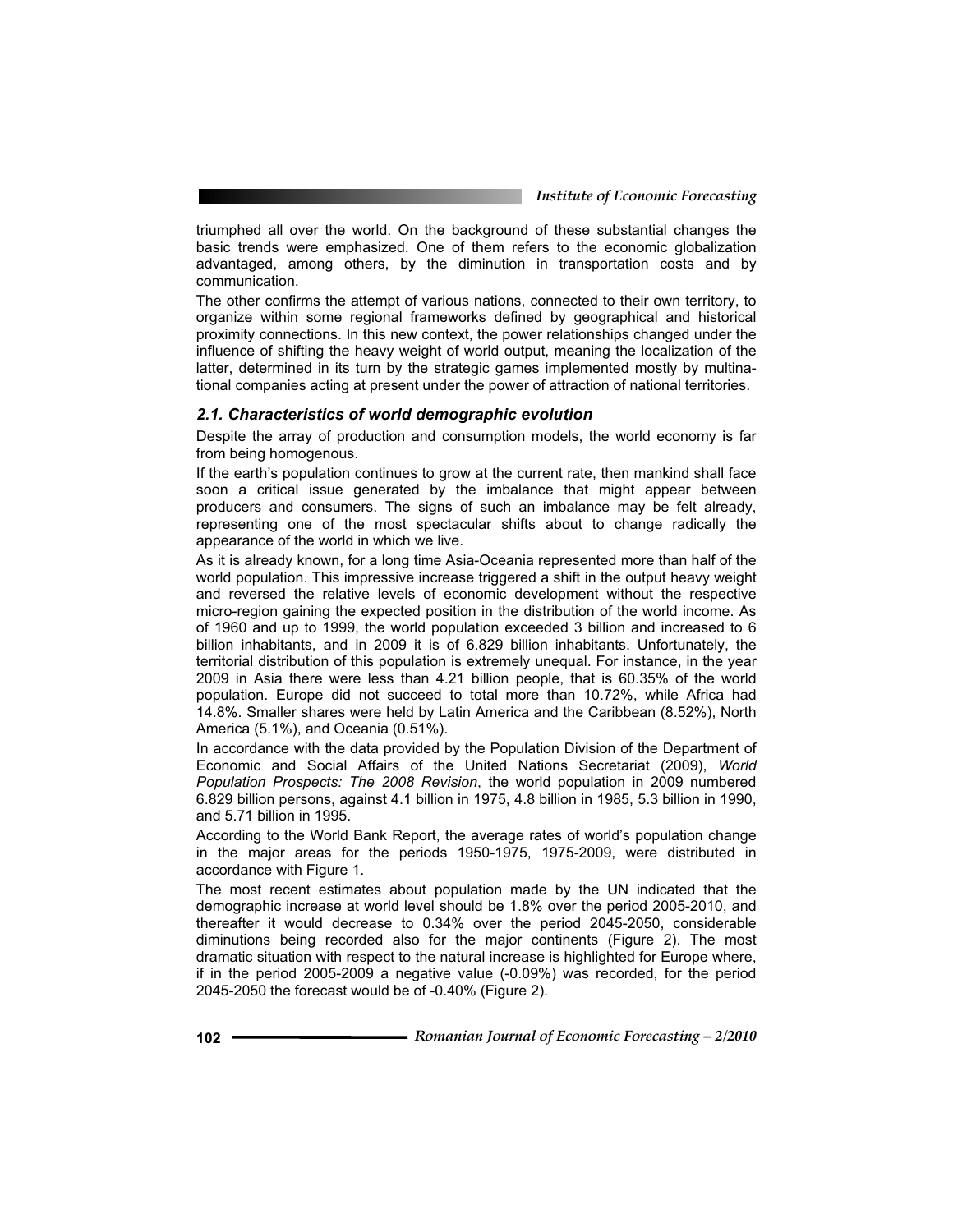*The Evolution of Demographic Phenomena* 





*Source: Population Division of the Department of Economic and Social Affairs of the United Nations Secretariat (2009). World Population Prospects: The 2008 Revision. Highlights. New York: United Nations, and author's computations.* 

**Figure 2** 

**Average Annual Rate of Natural Increase in Major Areas, 2005-2050 (percentage)**



*Source: Population Division of the Department of Economic and Social Affairs of the United Nations Secretariat (2009). World Population Prospects: The 2008 Revision. Highlights. New York: United Nations, and author's computations.* 

Romanian Journal of Economic Forecasting – 2/2010 **- Conserversion** 103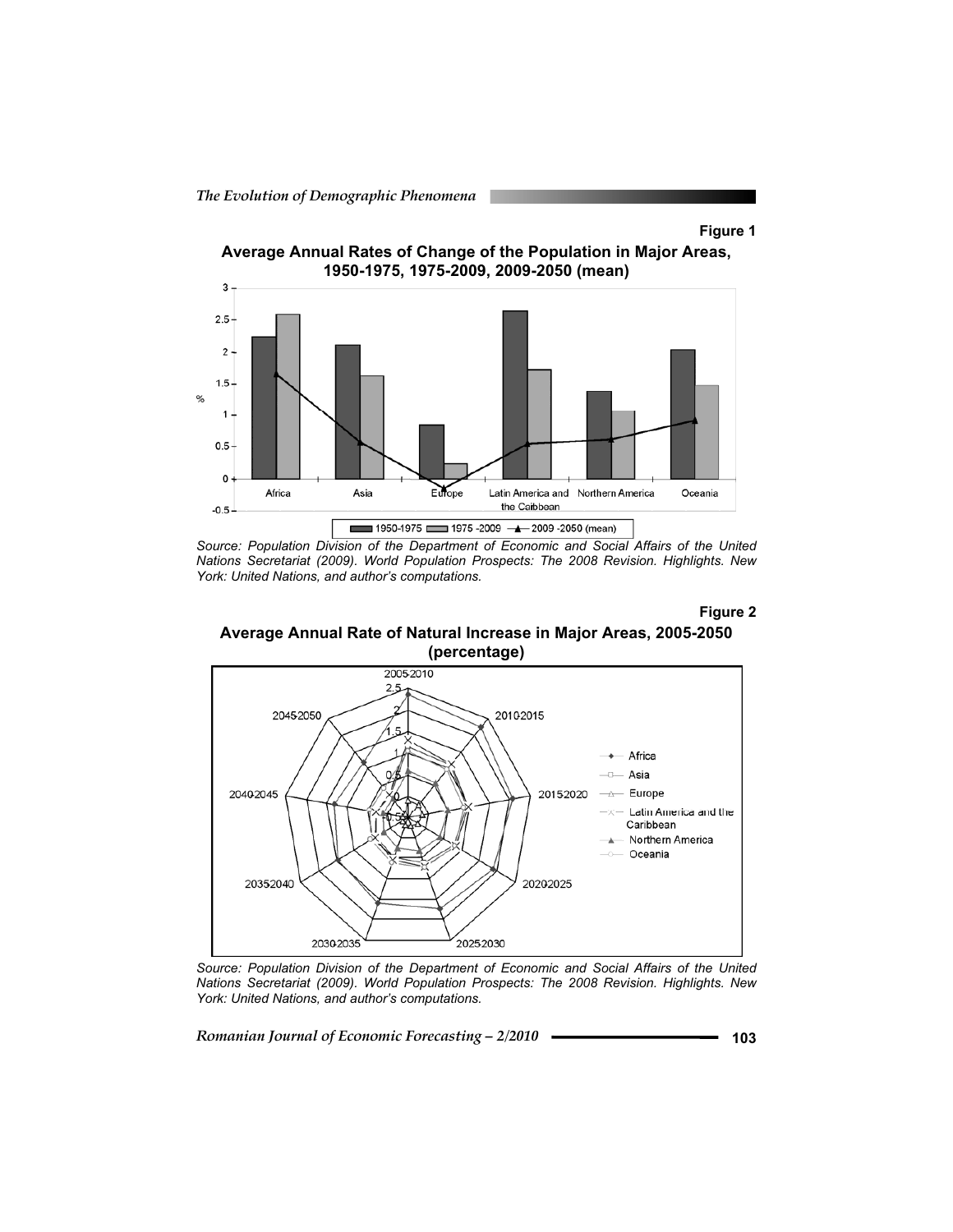*Institute of Economic Forecasting*

Considering the sustainability limits of the financial and geographical systems of each country, all national governments require a carefully elaborated and adequately supported demographic policy that should take into account the hosting capacity of the country, irrespective of the consumption level decided by the citizens. As noticed by Edward O. Wilson, biologist at Harvard "*each nation has an economic policy and a*  foreign policy. The time has come to talk more openly about a demographic *policy...which is in the vision of the informed general public, the optimum population?"*  The analysis of some statistics and scenarios realized by various international bodies allows for inferring some conclusions, namely:

- a) Population distribution on earth will continue to be uneven, the Asian region counting on about 57.2% of the world population in 2050 (it was 60.5% in 1995 in the median variant of the UN estimates), followed by Africa with 21.8% (12.7% in 1995).
- b) The People's Republic of China remains also in the future by far the most populated country of the world, with 1.22 billion inhabitants in 1995, and the forecasts indicate a population growth to 1.45 billion in 2025 and to 1.417 billion in 2050. If by 2025 India maintains its second position by 1.431 billion inhabitants (as compared to 936 million inhabitants in 1995), in 2050 its population will reach 1.614 billion inhabitants, hence moving up to the first position. Still, the highest growth rate of population in the world is forecasted to be recorded in Africa.
- c) The lowest population growth rate will be recorded in Europe, the population of which, in 2025, will practically be maintained at the level of the year 1995 (727 million persons). In 2050, the total fertility rate (the average number of children per woman) will be in the average scenario the lowest also in Europe (1.82) and the highest in Africa (2.4).
- d) With regard to population distribution by age groups, the data delivered by the UN Report of the Population Division of the Department of Economic and Social Affairs of the United Nations Secretariat (2009) highlight a general aging of the population. Thus, at world level, the population aged 60 years and over will be 759 million persons in 2010, and 2008 million in 2050. The same phenomenon will be recorded also for the age group of over 80 years: 106 million persons in 2010 and 395 millions in 2050 (Figure 3).
- e) With respect to the age groups 0-14 years and 15-24 years, in Asia, Europe and in Latin America and the Caribbean as well the period 2010-2050 will record a diminution of these population segments. For the 25-59 age group, only in Europe population decreases corresponding to this population segment will be recorded (Figure 3).
- f) The analyses indicated the fact that population diminutions in 2050 will be recorded only in Japan (the population will decrease by about 25497 thousands persons), in the Russian Federation (by approximately 24777 thousands persons), in Germany (by about 11663 thousands persons) and in the former communist countries of Europe.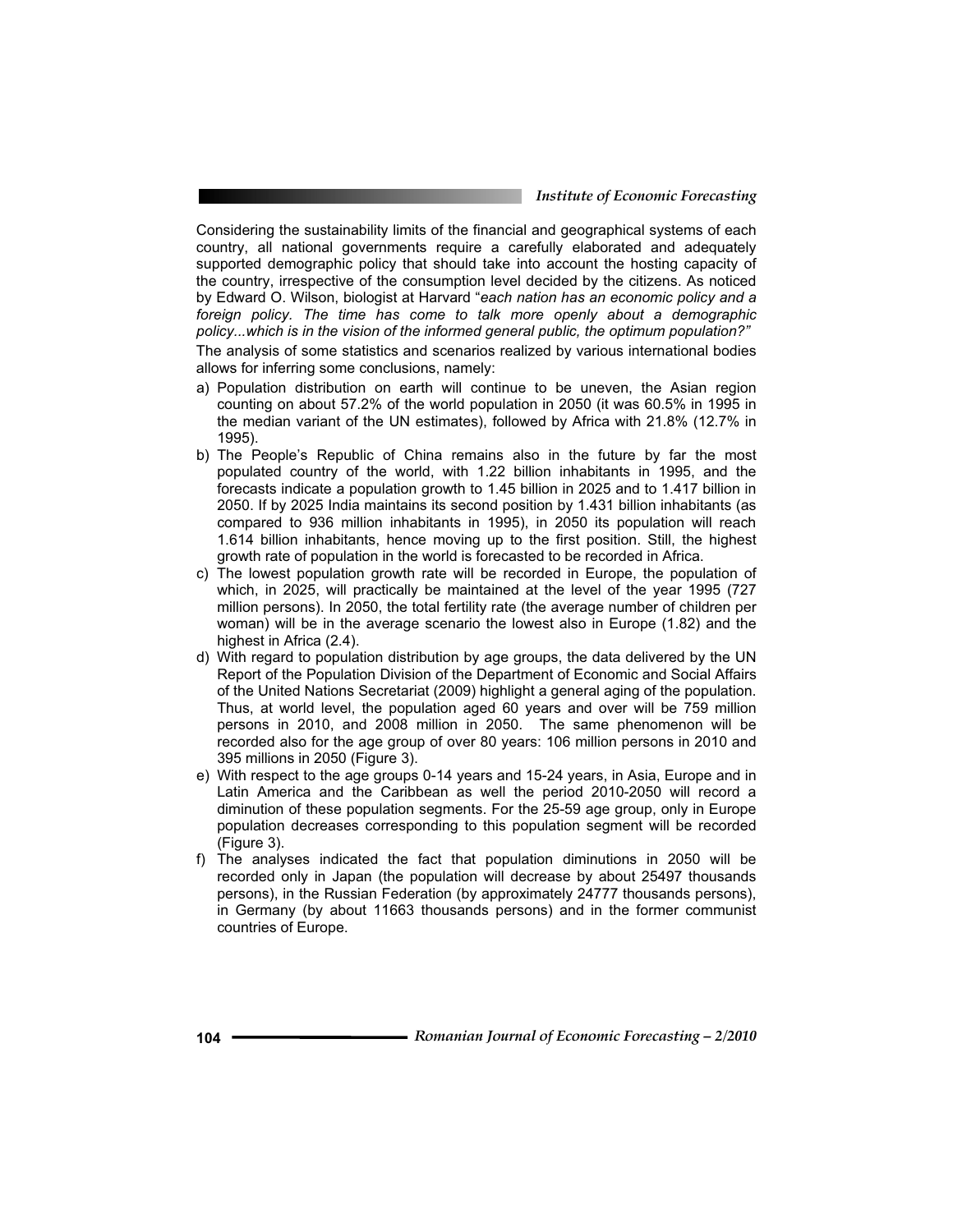## **Figure 3**





*Source: Population Division of the Department of Economic and Social Affairs of the United Nations Secretariat (2009). World Population Prospects: The 2008 Revision. Highlights. New York: United Nations, and author's computations.* 

## **3. The impact of environmental changes on demographic developments**

The collapse of natural balances because of the global warming will lead, in the best case, to a crisis not encountered since the end of the World War 2. Evaluation studies for the impact of climate changes on the economic evolution on long term are just beginning to take shape.

To the contrary, ignoring the climate changes will affect economic growth. The carbon emissions of the power sector should be diminished by at least 60% up to 2050 in order to succeed in stabilizing the carbon concentration in the atmosphere below 550 ppm. Also, a substantial diminution should be obtained also in the case of the emissions generated by the transportation sector.

Experts of the Intergovernmental Group on the Climate Evolution published a report which maintains that 90% of the human activity has generated severe disturbances in the world's ecosystem. The rather alarming scenario supported by the experts reunited in Paris suggests that the temperatures shall increase to a worrying level in the following years. The effects of climate changes could be devastating for the entire mankind.

Sharing the same opinion, a report of the World Health Organization (WHO) shows that the changes generated by mankind with respect to the earth's climate would have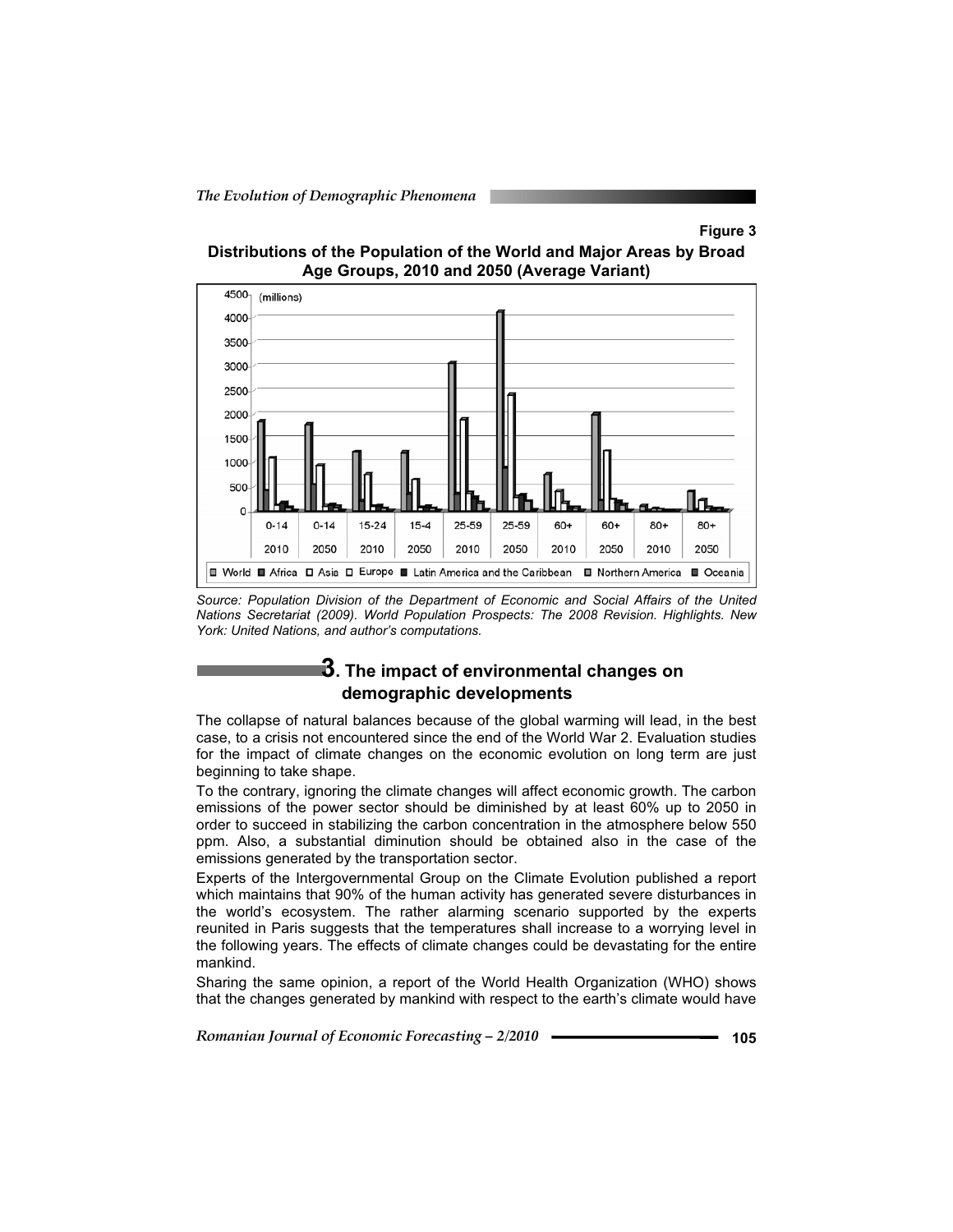as a result the yearly death of more than 150.0 thousand persons and the illness of at least five million people. One of the predictions will be that, by the end of the century, a temperatures increase of up to 6.3 degrees Celsius might occur, although the most probable interval will be between 2 and 4.5 degrees.

### *3.1. Aspects relevant for limiting climate changes and diminishing the energy intensity in Romania as compared to the European Union countries*

Sustainable economic growth requires additional lower power consumption, mainly due to structural changes within the economy. In reality, this it does not happen, since the economic progress is often accompanied by increases in the total power consumption which is mainly obtained from conventional primary resources (oil, coal, natural gas).

From recent analyses performed about the progress made for sustainable development in Europe, it resulted that in the last decade of the last century a significant diminution was recorded with respect to the greenhouse effect emissions (GE), mainly as result of shifting to fuels with lower carbon content and replacing coal heating with more efficient fuels in combination with an increased co-generation. Decoupling economic growth from the gross internal power consumption is one of the main objectives of the sustainable development strategy of the European Union.

The data of the analyses indicate unequal progresses with respect to decoupling. After 2000, the GE emissions have increased on average by 0.3% within the EU-15 and by 0.6% within the EU-25.

Regarding Romania, the country is placed on an ascending trend of intensive energy consumption. In the last years, the gross internal energy consumption recorded an increasing trend, with an annual average of 1%, especially due to an increased coal demand (including here coke). About diminishing the GE emissions, this trend is not positive. However, the total net GE emissions decreased by about 50% as compared to 1989, as a result of the drastic diminutions of industrial output and of the economic restructuring during the years of transition to the market economy.

By comparing the energy consumption with the economic growth for the last years, it can be found that it was outpaced by the economic activity.

Even though the situation in Romania is far behind the European schedule, the statistical data suggest an improvement regarding the energy intensity. Against the EU-25 average of energy consumption, of 175 tons oil equivalent (TOE) for one million GDP (PPS), Romania recorded a level of 272 tons oil equivalent for one million GDP (PPS), being in a better position than Iceland (473), Bulgaria (392), Estonia (370), Slovakia (319), etc. The lowest levels of energy intensity were obtained in Italy (132), Ireland (138), Denmark (144), Austria (148), the United Kingdom (154), etc.

In the case of Romania, the increase in the energy intensity of economic growth under the circumstances of diminishing the GE emissions represents a challenge, taking into account the international context, the requirements for European integration and the domestic adjustment possibilities. The increase in eco-efficiency requires both obtaining environmental performance and improving the economic performances. The diminution of gaps against the EU requires the replacement of obsolete and polluting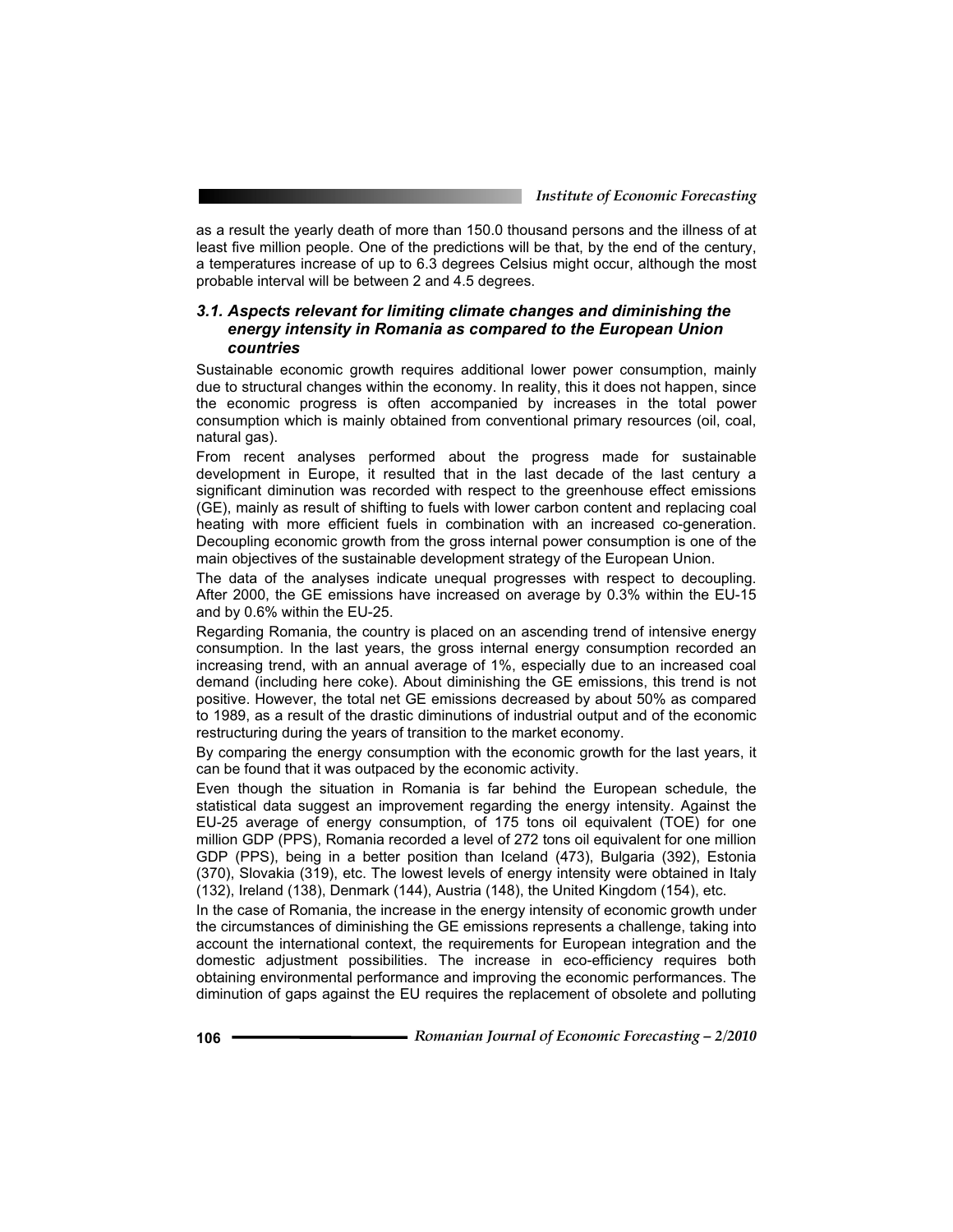technologies with some that are better performing and cleaner, as well as a series of measures aimed at the environmental policies based on market mechanisms. The necessary changes in the production and consumption models need not only an increase in the products with ecological labels, but also in the knowledge and participation level of the civil society and of the business sector in developing and enforcing the decisions about environmental protection.

Romania is part to implementing some flexible mechanisms as provided by the Kyoto Protocol, such as the Joint Implementation – JT and the International Emission Trading – IET, which ensure a series of opportunities and advantages for complying with national and international assumed commitments.

Within the National Strategy on Climatic Changes (NSCC), elaborated in Romania as a result of sharpened issues regarding the GE, is provided for the principles and implementation of the Emission Trade Scheme of the EU. Even though the NSCC was intended for the period 2005-2007, drawing up the strategy for a wider time horizon was taken into account, up to 2012 when the first period related to the Kyoto Protocol commitments will be concluded.

By GE trading within the EU, the following effects are aimed at in Romania: i) participation of an important number of economic agents from the energy and industry sectors to emission trading which shall become a supplementary income source by selling additional permits; ii) the direct evaluation from an economic viewpoint of the aspects related to GE diminution; iii) the introduction of international standards with respect to the GE pollution.

By its contents, the NSCC is a useful document for the convergence of the environmental policy towards the major objective of achieving sustainability of development and, implicitly, of the demographic development.

## **4. Models for the analysis of the impact of environmental changes and globalization on demographic evolutions**

In the specialized literature various models are used to determine the impact of globalization and of climate changes on the demographic evolution. These models are used for quantifying the evolutions of the socio-economic development of some countries at different levels of endowment with natural resources, material and human capital, technology and population, in a world with a particular dynamics of goods, persons, and capital movement, with flexible structures of the economies, etc.

By means of the developed scenarios it is intended to quantify the impact of globalization on various countries depending on the actual conditions of the respective country. Within the model, the following important segments are included: i) the global economic system; ii) the system of the natural environment resources, referring to the environment quality, the capacity of the natural resources to ensure welfare to the output and consumption within the economy; iii) the changes triggered by the population increase and its distribution by age groups in each country taken into account (including here also the international migration).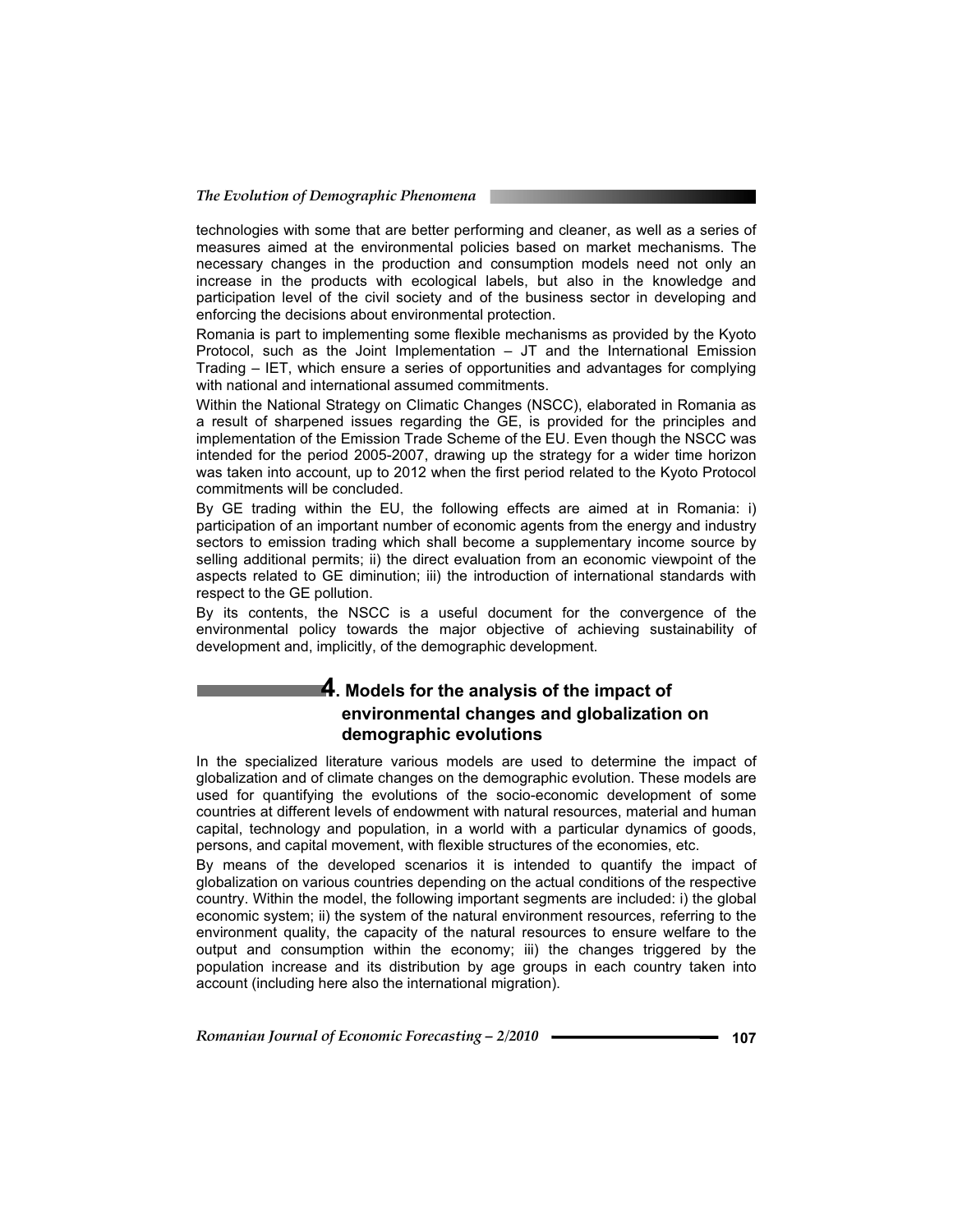The consequence, determinism and discrete time periodicity of the model is followed by means of: i) equilibrium; ii) optimization (maximizing profit, maximizing wage by international migration, mixed final consumption of goods, mixed investments, etc.); iii) updating (in production, numbers and structure by age groups of population, mortality and fertility rate, etc.).

To these, a set of information about the price indexes of the international trade is added.

In general, the models used for this purpose includes several modules, respectively:

- x *production module*, comprising three sectors of production: the industry of intensive resources (generating finished goods), non-intensive resources industry (services), and extracting industry (and generating intermediary goods).
- investment module:
- environmental quality module; within this module the air pollution and the impact of polluting spillages at local and regional level are taken into account. It is pursued to obtain information on the evolution of the emissions resulting from the economic activity, and, to a lesser, extent information about the economy's structure. Pollution is a result of used energy sources, which are assumed within the module to be a linear function of production in the intensive resources industry, and as a logarithmic function depending on the end consumption of goods per capita.
- x *population module,* which comprises the basic demographic indicators, as well as the indicators related to the migration flows.

#### *4.1 Brief presentation of the demographic characteristics of Romania*

The political, economic and social changes which Romania underwent after December 1989 left a heavy imprint on the population's evolution and on the demographic phenomena. The swift and significant decrease in the birth rate, the recrudescence of mortality and negative external migration of unknown size have all dramatically changed the demographic landscape in Romania.

The year 2008 is the 19<sup>th</sup> year of demographic decline, a period in which Romania lost almost two million inhabitants, which means 8% of the population recorded in early nineties.

The evolution of demographic variables in Romania makes no exception from the general trend of the European populations. Here, on the one hand, birth, mortality and marriage rates record more and more decreasing values. On the other hand, the average age at the time of the first marriage, the birth of the first child and the frequency of families' dissolution and consensual unions is increasing.

Yet, what differentiates European populations are the rate at which these developments take place and the depth of the changes. As a result, they are differentiated also by the swiftness and amount of the social problems triggered by these developments. Hence, in influencing them, the socio-economic determinism is very important.

The decrease in Romania's population is triggered particularly by the low fertility rate (1.3 children per woman, instead of 2.1 which would ensure the replacement rate) and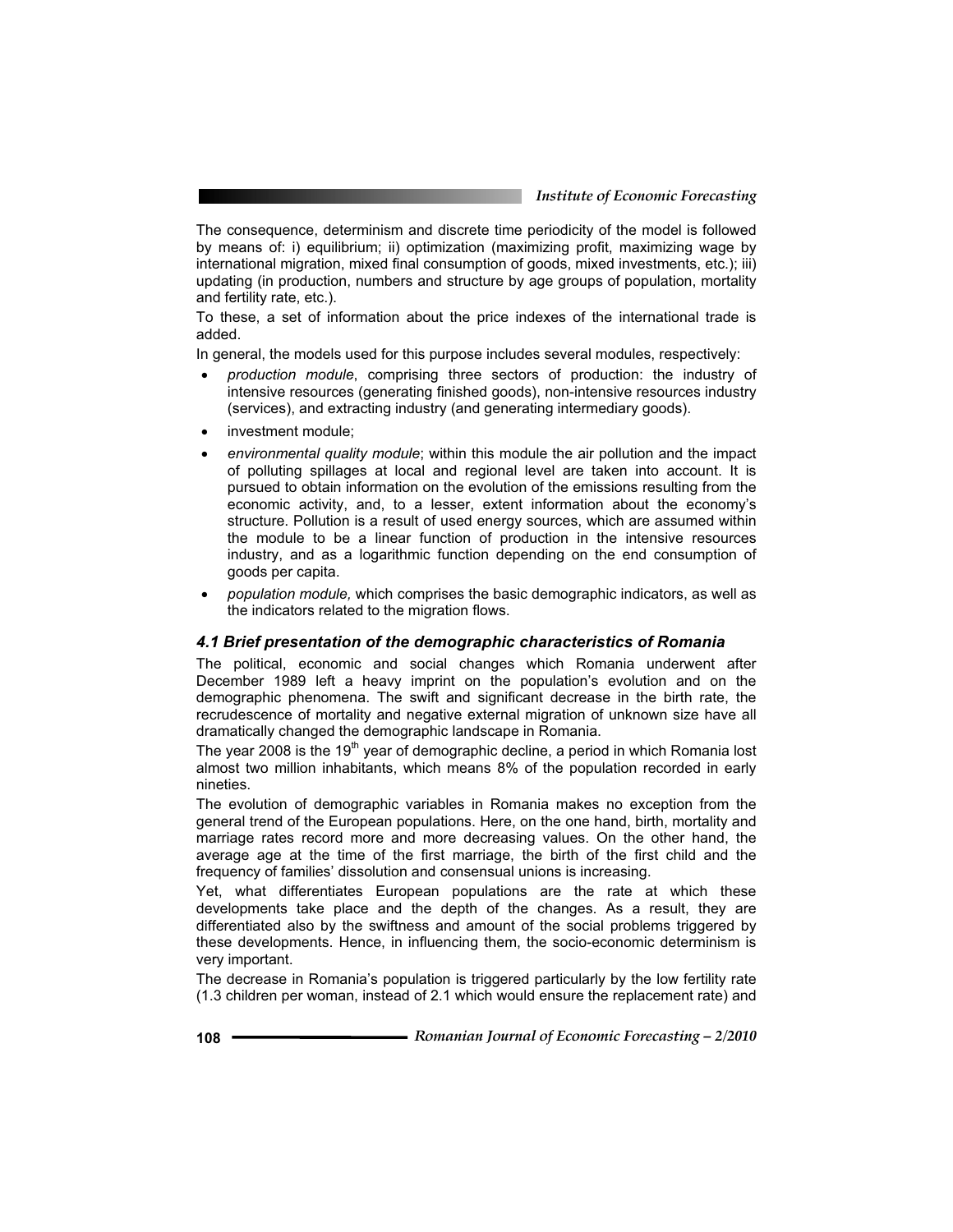by the high external migration rate (approximately 2 million Romanians are legally established abroad and the number of those illegally emigrated is unknown).

Additionally, if we take into account also the potential loss of young population as a result of the emigration of women of fertile age, then we may appreciate that the total potential negative balance of population could be doubled (emigration, adding to it the number of children that could have been born if the women remained in the country). Over the period 2002-2007, the share of women in the total emigrated population was about 70%, and the number of possible children to be born at a fertility rate of 1.3 children per woman would have represented 90% of the total effectively emigrated population in that period (about 10 thousand persons per year).

If we assume that only two-thirds of the emigrated women would give birth to at least one child, the annual numbers with respect to population loss by births abroad would vary between 3879 persons in 2002 and 7714 persons in 2006, the year with the highest level of emigration since the beginning of the present century (14197 persons in total, of which 62.4% were women).

Yet, at the same time Romania records an average mortality rate and increased life expectancy which trigger a significant population aging. If, currently, from the 21.6 million inhabitants, 10.5 millions are adults, 5 million young persons and children and 6 million are aging persons, over 50 years the demographic picture will be completely different: pensioners will account for more than half of the country's population, the number of adults and children will decrease and the age pyramid will significantly narrow its basis.

The latest data available about Romania provided by the National Commission for Prognosis show that the employment rate of working age population (15-64 years) was 40.9% in 2008 and estimated to decrease to 40.6% in 2009 under the circumstances of the financial crisis, a trend that is against the revised Lisbon Strategy targets. Additionally, the employment forecast of working age population shows a decreasing trend, the total working age population being estimated at 14974 thousand persons in 2013 as against 15046 thousand persons in 2007, which represent a loss of 72 thousand persons.

In other words, the is a danger of severe demographic imbalance of the country, which triggers severe economic and social imbalances: on the labor market, within the pension system, in the health services, in education and in the general social protection system, as well as in the budgetary income and expenditure system, etc. As a determinant factor for defining and structuring a viable strategy for sustainable development of the country, population must remain the core element upon which the entire attention of the decision factors, as well as the attention of the entire Romanian society, should be focused.

#### *4.2. Analysis and forecast of the evolution of demographic phenomena using the Markovian techniques*

#### *4.2.1. Brief theoretical formulation of the Markov-type model*

Initiated by Markov, the use of the dependence called after him in the shaping of some real phenomena saw after World War II a proliferation hard to imagine; given the wide range of uses of the Markovian chains they have known an explosive increase in their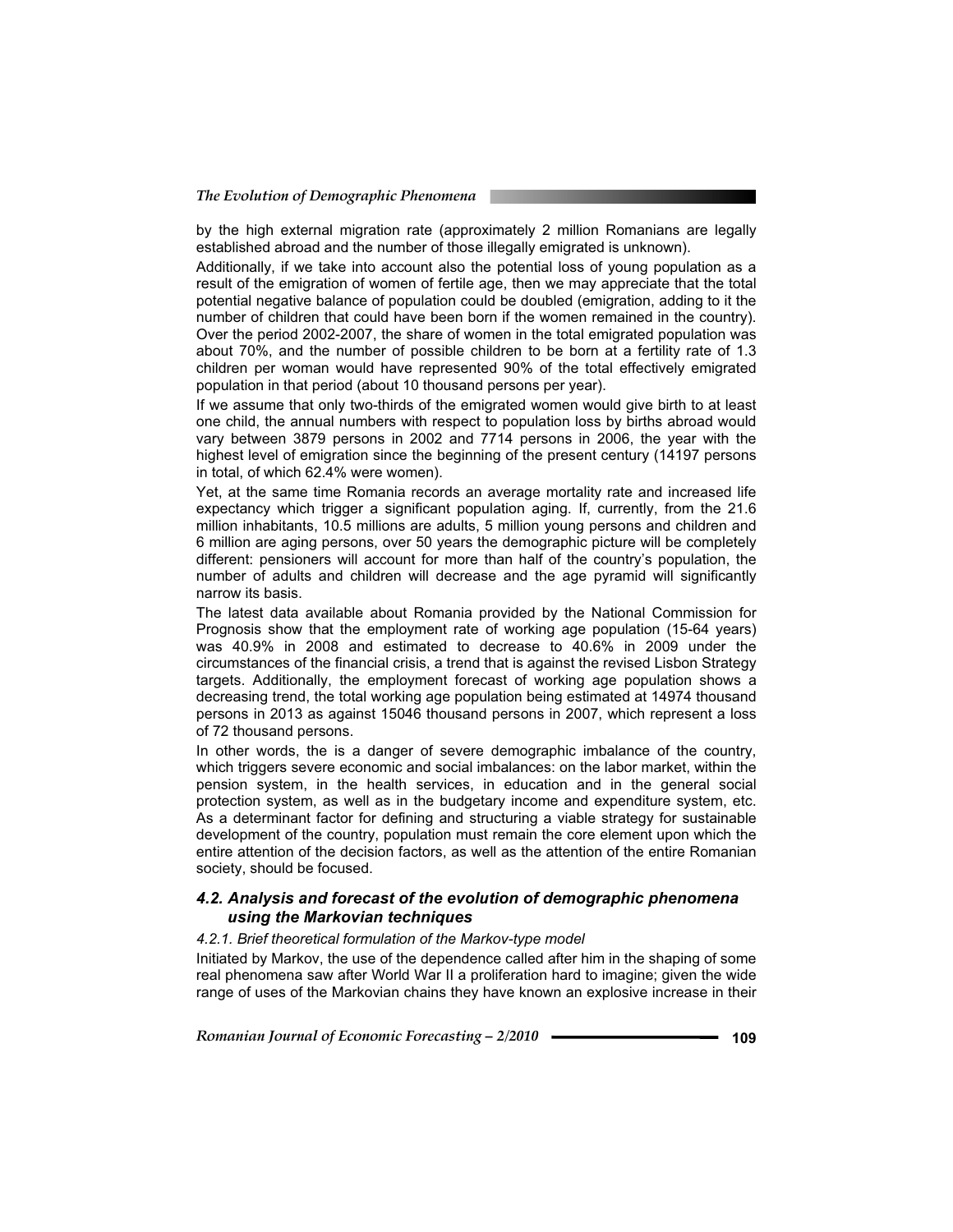use in the science about mankind and issues challenging it: demography, theory of social mobility, education systems, ecology, pollution, biology and medicine.

The probabilistic models are developed, in general, in two forms: a first category using the discrete "time" variable and a discrete age scale, and another category in which time is a continuous variable, just as the age scale.

In the stochastic model with discrete time used for the analysis and forecast of the demographic phenomenon, a series of assumptions are made, such as:

- the census of female population (called population  $F$ ) is made on discrete time intervals, *n*=1, 2, 3...;
- This population is divided into *k* age groups,  $k \in Z^*$ ;
- The number of women by age groups, at the time  $n$  is given by the aleatory variable  $\eta_n(j)$ . As a result, the moment and dispersion of the aleatory variable becomes:  $E \eta_n(j) = M_{i,n}$  and  $D \eta_n(j) = D_{i,n}$
- <sup>x</sup> If a member of the age group *j* at the time *n-1* gives birth to a girl in the time *n*, then the number of women in the age group 0 at the time *n* whose mothers were

in the age group *j* is an aleatory variable  $\eta^{(j)}_n(0)$ , with  $\,\eta_n(0)\!=\!\sum\limits_{j=0}^k\!\eta^{(j)}_n\!(0)$  $\eta_n(0) = \sum_{i=0}^{n} \eta_n^{(i)}(0)$ ;

- The probability  $p_j$  that a person in the age group  $j$  at the time  $n$  will be in the age group  $j+1$  after a unit of the time interval is established and for which  $j < k$  is positive and  $p_k = 0$ . These probabilities are assumed as independent, hence  $q_{i} = 1 - p_{i}$ ;
- The probability  $b_j$  that a person in the age group  $j$  at the time  $n$  gives birth to a single girl in the time interval  $(n, n+1)$  and that this girl will be active in the group 0 at the time *n+1* is established and these are assumed as independent. Hence:  $d_i = 1 - b_i$
- birth and death processes are assumed as independent;
- the changes in the male population structure are assumed to be consistent with the assumptions of the constant measurements of fertility  $\left\{ b_{j}\right\}$  ;
- multiple births are ignored.

In the case of a Markov chain with the states 0, 1, 2,...n, the shifting probabilities are given by the relationship:

$$
p(i, j) = C_n^j \left(\frac{i}{n}\right)^j \left(1 - \frac{i}{n}\right)^{n-j}, \quad 0 \le i, j \le n
$$
 (1)

The states *0* and *n* of the Markov chain are absorbent.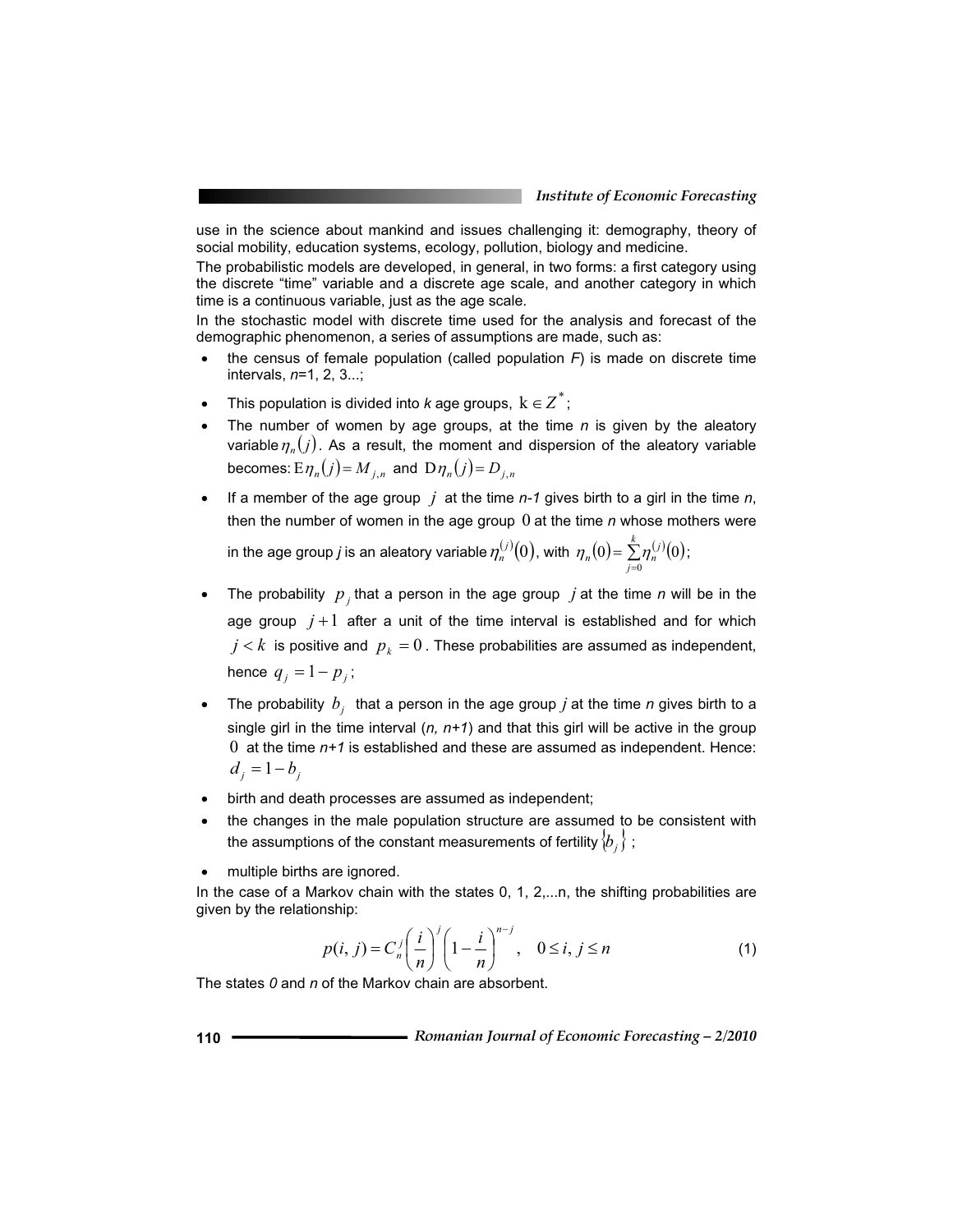The shape of the shifting probabilities given by the relationship (1) do not allow for the direct computation of the fundamental matrix of the chain, but offer then the possibility of identifying the general expressions of the shifting possibilities in *n* steps, *n>1*.

If *i* is considered a non-absorbent state, then by virtue of the Chapman-Kolmogorov relationship we obtain:

$$
p(n,i,j) = \sum_{k=0}^{n} p(n-1,i,k) \ p(k,j) = \sum_{l=0}^{n-j} (-1)^{l} C_{n}^{j} C_{n-j}^{l} n^{-j-i} \sum_{k=0}^{n} p(n-1,i,k) k^{j+i} \tag{2}
$$

Which signifies that, in order to determine  $p(n, i, j)$ , it is enough to know the prime moments of order *n* of the aleatory variable *X(n-1)*.

Also, if for the suggested analysis it is considered that:

- $\lambda$  and  $\mu$  are discrete aleatory variables with integrally positive values;
- $\lambda'_1$  and  $\lambda'_2$  are aleatory variables with binominal distribution  $B(\lambda, p_1)$ ,  $B(\lambda, p_1)$ and conditioned by  $\lambda$ .

By using the relationships:

$$
\begin{cases}\n\mathbf{E}\lambda_1 = p_1 \mathbf{E}\lambda\\ \n\mathbf{D}\lambda_1 = p_1^2 \mathbf{D}\lambda + p_1 q_1 \mathbf{E}\lambda\n\end{cases}
$$
\n(3)

with  $\mathbf{E}_i(X^l(n)) = \mu_i^l(n)$ 

$$
\begin{cases}\n\text{Cov}\left[\lambda_1', \lambda_2'\right] = p_1 p_2 \mathbf{D} \lambda \\
\text{Cov}\left[\lambda_1', \mu'\right] = p_1 p_3 \text{Cov}\left[\lambda, \mu\right]\n\end{cases} \tag{4}
$$

where  $q_1 = 1 - p_1$ , and the Markovian model becomes:

$$
\begin{cases}\n\mathbf{E} \,\eta_{n+1}(0) = M_{0,n+1} = \sum_{j=0}^{k} b_j M_{j,n} \\
\mathbf{E} \,\eta_{n+1}(1) = M_{1,n+1} = p_0 M_{0,n} \\
\mathbf{E} \,\eta_{n+1}(2) = M_{2,n+1} = p_1 M_{1,n} \\
\vdots \\
\mathbf{E} \,\eta_{n+1}(k) = M_{k,n+1} = p_{k-1} M_{k-1,n}\n\end{cases} \tag{5}
$$

Using the relationships (3) and (4) we obtain:

$$
\mathbf{D}\,\eta_{n+1}(j+1) = D_{j+1,n+1} = p_j^2 D_{j,n} + p_j q_j M_{j,n}, j \ge 0
$$
\n<sup>(6)</sup>

$$
Cov[\eta_{n+1}(j+1), \eta_{n+1}(h+1)] = p_j p_h Cov[\eta_n(j), \eta_n(h)] \quad , j, h \ge 0, j \ne h
$$
 (7)

$$
Cov[\eta_{n+1}^{(j)}(0),\eta_{n+1}(h+1)] = b_j p_h Cov[\eta_n(j),\eta_n(h)] \quad , j \neq h
$$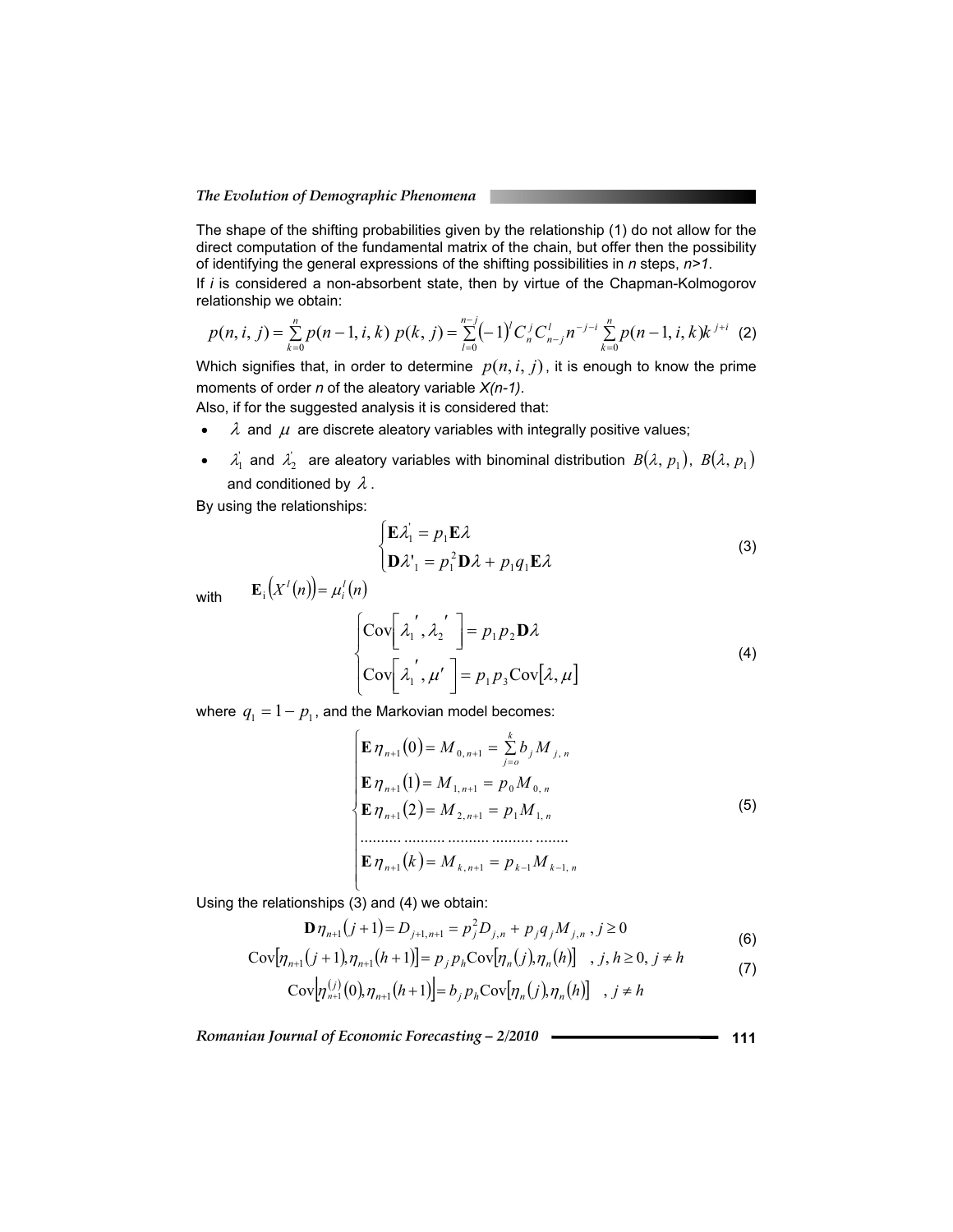*Institute of Economic Forecasting*

$$
\text{Cov}\Big[\eta_{n+1}^{(j)}(0),\eta_{n+1}^{(h)}(0)\Big] = b_j b_h \text{Cov}\Big[\eta_n(j),\eta_n(h)\Big] , j \neq h
$$
  

$$
\mathbf{D}\eta_{n+1}^{(j)}(j+1) = b_j^2 D_{j,n}^2 + b_j d_j M_{j,n} , j \ge 0
$$

If by definition,  $\eta_{n+1}(0) = \sum_{j=0}^{k} \eta_{n+1}^{(j)}(0)$ *j*  $\eta_{n+1}(0) = \sum_{i=0}^{k} \eta_{n+1}^{(i)}(0)$ , then,

$$
\mathbf{D}\eta_{n+1}(0) = \sum_{j=0}^{k} \mathbf{D}\eta_{n+1}^{(j)}(0) + \sum_{j\neq h} \sum \text{Cov}[\eta_{n+1}^{(j)}(0), \eta_{n+1}^{(h)}(0)] = \sum_{j=0}^{k} (b_j^2 D_{j,n} + b_j d_j M_{j,n}) + \sum_{j\neq h} \sum \text{b}_j \mathbf{b}_h \text{Cov}[\eta_n(j), \eta_n(h)]
$$
\n(8)

and we obtain:

$$
Cov\bigg[\sum_{j=0}^{k} \eta_{n+1}^{(j)}(0), \eta_{n+1}(k+1)\bigg] = Cov\big[\eta_{n+1}^{(j)}(0), \eta_{n+1}(h+1)\big] + \sum_{j=0}^{k} Cov\big[\eta_{n+1}^{(j)}(0), \eta_{n+1}(h+1)\big]_{(9)}
$$

The equations (5)-(9) completely define the relationships of recurrence for the average, variance and co-variance of the sample subject to the study. In a matrix form they could be written as:

$$
\begin{pmatrix} \mathbf{M}_{n+1} \\ \mathbf{V}_{n+1} \end{pmatrix} = \begin{pmatrix} \mathbf{A} & \mathbf{O} \\ \mathbf{B} & \mathbf{A} \mathbf{X} \mathbf{A} \end{pmatrix} \begin{pmatrix} \mathbf{M}_{n} \\ \mathbf{V}_{n} \end{pmatrix}
$$
(10)

where the vector V contains elements of variance and co-variance  $D_{ij,n}$ , and **A** is a Leslie matrix, defined by:

$$
\mathbf{A} = \begin{pmatrix} b_1 & b_2 & \dots & b_{k-1} & b_k \\ p_0 & 0 & \dots & 0 & 0 \\ 0 & p_1 & \dots & 0 & 0 \\ \vdots & \vdots & \ddots & \vdots & \vdots \\ p_0 & \dots & \dots & \vdots & \vdots \\ \vdots & \vdots & \vdots & \vdots & \vdots \\ p_0 & 0 & \dots & p_{k-1} & 0 \end{pmatrix}
$$

Hence, we obtain the following relationship of variance and co-variance:

$$
V_{[n]} = (A x A)^n V_{[0]} + \sum_{i=1}^n (A x A)^{n-i} BM_{i-1}
$$

Observing:  $\mu_i(n) = (\mu_i^1(n), ..., \mu_i^p(n))$ , this relationship allows for writing it as matrix:

$$
\mu_i(n+1) = \mathbf{C}\mu_i(n) \tag{11}
$$

with *C,* a diagonal matrix. As a result:

**<sup>112</sup>** *Romanian Journal of Economic Forecasting – 2/2010*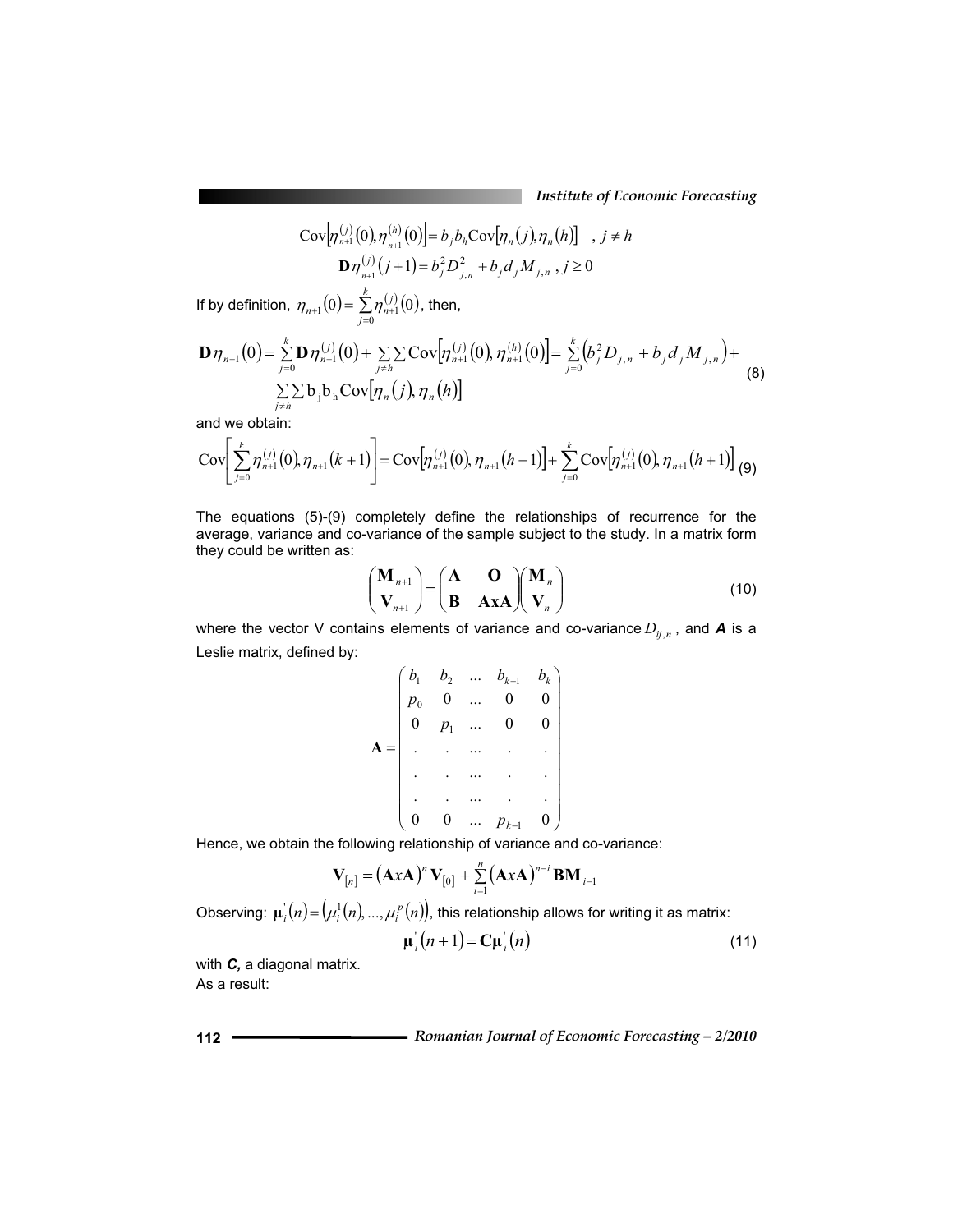*The Evolution of Demographic Phenomena* 

$$
\mathbf{E}_{i}\left(X^{j+i}\left(n-1\right)\right)=\mu_{i}^{j+l}\left(n-1\right)=\begin{cases} 1, & \text{daca} \quad j=l=0\\ \sin^{j+l-1}+\sum_{r=2k=1}^{n} \sum_{k=1}^{r} \lambda_{r}^{p-1} \nu_{r}\left(j+l\right) u_{r}\left(k\right) i^{k}, & \text{ } j+l>0 \end{cases} (12)
$$

where  $u'_{r} = (u_{r}(1), ..., \mu_{r}(n))$  is the own vector to left associated to the own value  $\lambda_{r}$ 

 $v_r = (v_r(1), ..., v_r(n))$  is the own vector to right.

Hence, for *j>0* for the shifting probabilities we obtain the expression:

$$
p(n, i, j) = \begin{cases} C'_{n} \sum_{l=0}^{n-j} (-1)^{l} C'_{n-j} n^{-j-i} \sum_{r=2k=1}^{n} \sum_{k=1}^{r} \lambda_{r}^{p-1} v_{r}(j+l) u_{r}(k) i^{k}, & if j \neq n \\ \frac{i}{m} + n^{-n} \sum_{r=2k=1}^{n} \lambda_{r}^{p-1} v_{r}(n) u_{r}(k) i^{k}, & if j = m \end{cases}
$$

#### *4.2.2. The Markov model applied to the study of demographic phenomena evolution and forecast*

In order to study and forecast the evolution of demographic phenomena in Romania by Markovian methods, we used the data from the Statistical Yearbook of Romania 2000-2008 and from other publications of the National Institute of Statistics regarding the evolution of major demographic phenomena.

*The used database includes*: Romania's population (on July 1<sup>st</sup> annually), population by age group, live births (in absolute data and rate per 1000 inhabitants), deaths (in absolute data and rate per 1000 inhabitants), born dead (in absolute data and rate per 1000 inhabitants), deaths at an age under 1 year, general fertility rate (number of children born to a woman during her fertile life), urban and rural population, emigrants, immigrants.

*The study of evolution and forecasting demographic phenomena by means of the Markov chains method involves several steps, namely*: the calculation of the structures of considered indicators, the calculation of transition matrices (crossing from one state to another) - each calculated transition matrices highlights the changes in the structure of each indicator in a given year over the previous year -, the calculation of the total transition matrix, the calculation of transition probability matrix (transition), determination of expected structure.

The analysis of demographic phenomena was done in the historical period 1990- 2007, and the forecast was made up to 2010 (the forecast using the Markov chain proved to be correct only for short periods of 2-3 years<sup>2</sup>).

The historical evolution and the projected values for the indicators birth rates (live births per 1000 inhabitants), overall mortality rate (deaths per 1000 inhabitants), the mortality rate at birth (born dead to 1000 inhabitants) and deaths under 1 year in 1000 live births are shown in Figure 4.

*Romanian Journal of Economic Forecasting – 2/2010* **<sup>113</sup>**

 $\overline{a}$ 

*<sup>2</sup> See "The Markovian models used to study the evolution of some macroeconomic indicators", in* Nonlinear Approaches to Economic Processes*, pag. 103-120, Editura Expert, 2009.*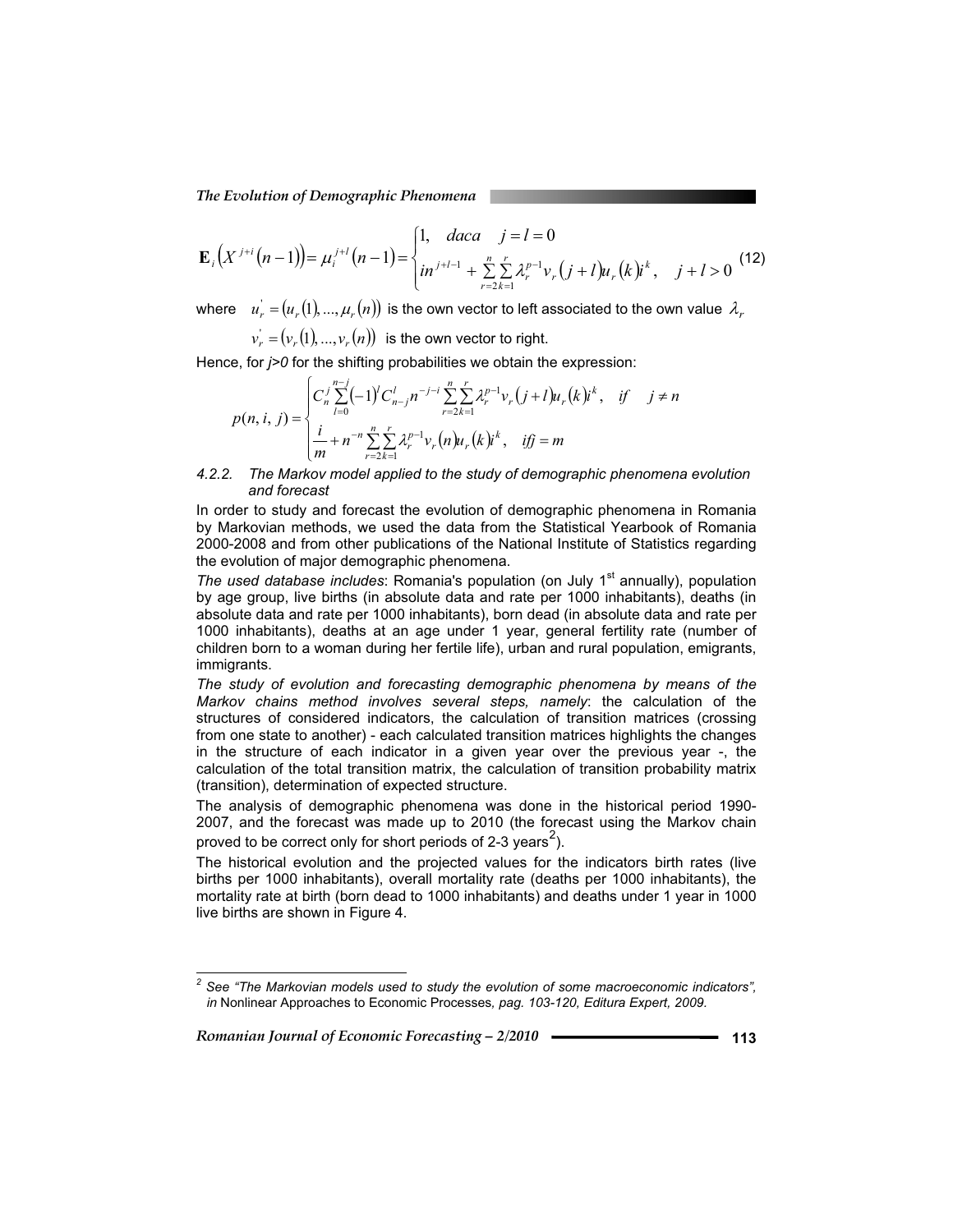# **Figure 4 The evolution of some indicators of population during 2000-2010**



*Historical data source: Statistical Yearbook of Romania 2000-2007; for other years, see the author's calculations.* 

The analysis of the projection using Markovian techniques highlights that after an increase in the live-births rate to 10.2 ‰ in 2005 and 2006, they decreased to 10 ‰ in 2007 and recorded again a slight increase at the beginning of 2008. The birth rate reached nearly 10.6 ‰ in 2010.

The comparative analysis of the results through Markovian techniques for this indicator with the results projected by the Center for Demographic Research (CDR)- NIER of the Romanian Academy underpin insignificant differences, if the scenario of an average forecast against these is taken into consideration.

Thus, the CDR forecast, according to the average version, projects that the population in 2010 will reach 21641 thousand persons and the number of live births will be 202.1 thousand persons. By Markovian techniques applied for the same year, the population will reach 21510.154 thousand persons and the number of live births will be 215.9 thousand persons.

The analysis of the forecast using Markovian techniques for the indicator "deaths rate" points out that after an increase to 11.7 ‰ in 2007, it decreased to 11.49 ‰ in 2010 (12.6 ‰ determined by the Center for Demographic Research in the average scenario). In absolute data, this means that, for example, in 2010 the number of deaths should be 251.6 thousand.

In terms of death rate at birth, applying the same technique for both the historical and the forecast period shows a downward trend. If in 1990 the record was of 2231 borndead, the figure decreases to 1009 in 2007 and to 835 in 2010.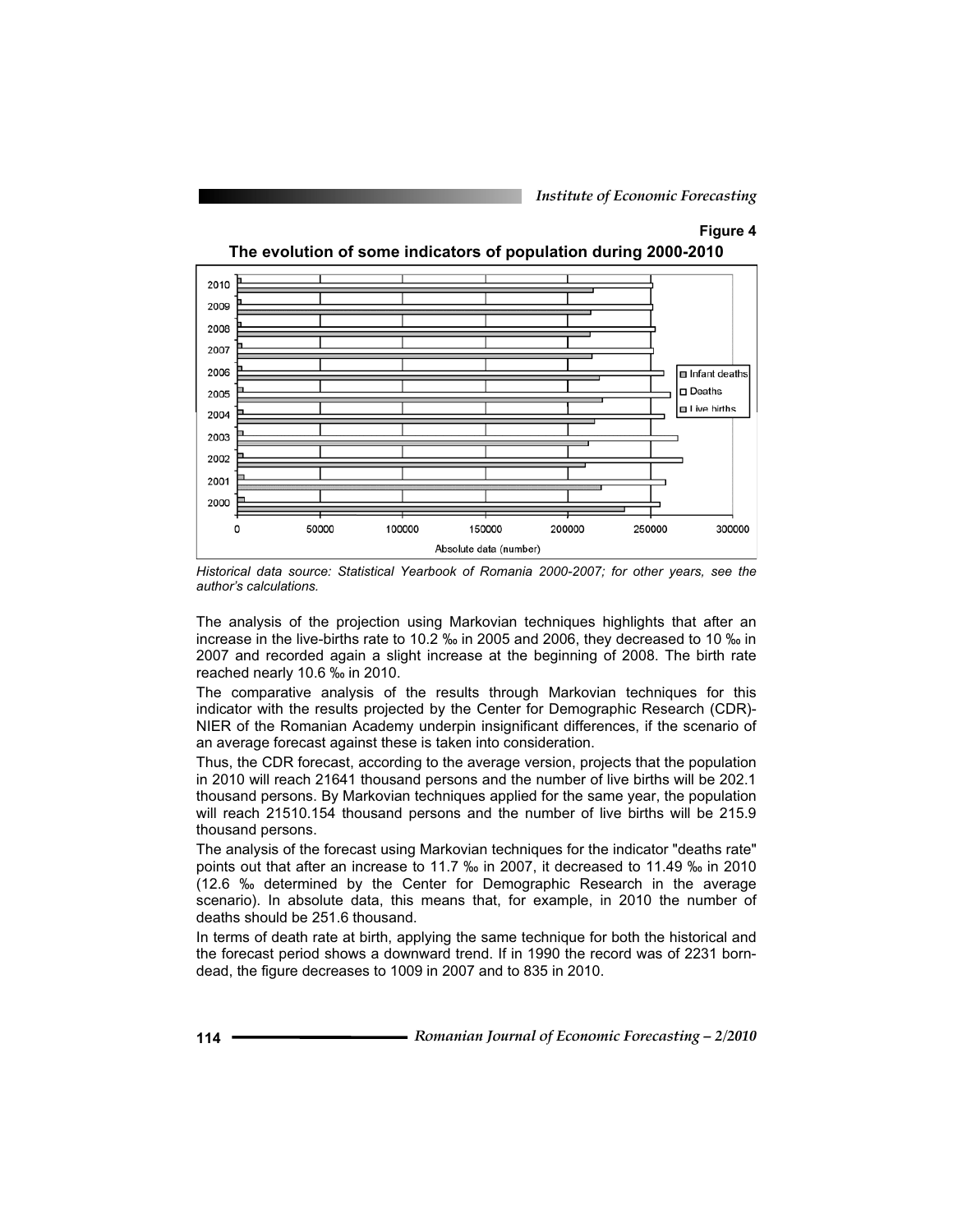For the indicator "infant deaths per 1000 live-births" the scenario developed according to the Markovian model highlights a downward trend, its share in total population decreasing from 0.036% in 1990 to 0.012% in 2007, and to 0.0113% in 2010.

In 1997, a population growth in urban areas was recorded (among others, also a as result of the opening of the main cities), reaching 55.02% of the total population, after which the process was reversed, the share of the population in urban areas in total population decreasing to 53.26% in 2004 (Figure 5).

**Figure 5** 



**Structure of population by areas during the period 2000-2010**

*Historical data source: Statistical Yearbook of Romania 2000-2007; for other years, see the author's calculations.* 

Since 2004, an increase in the share of population in urban areas has been underpinned, reaching 55.19% of total population in 2006. Also, for the period 2007- 2010 the results of the evolution of urban population shows small oscillations of the respective share in total population (Figure 5), but with a general ascending trend, and in 2010 it will be 55.4%.

The population of rural areas (Figure 5) is complementary to urban population, and as the scenario develops it will represent 44.6% of the total population in 2010.

Regarding the evolution of large population age groups, over the historical period 2000-2007, a decrease of approximately 809.641 thousand people in the 0-14 years age group, of 302.210 thousand people in the group aged between 15 and 65 years, and an increase by around 372.5 thousand people in the group aged between 65 and 85 years were recorded (Figure 6).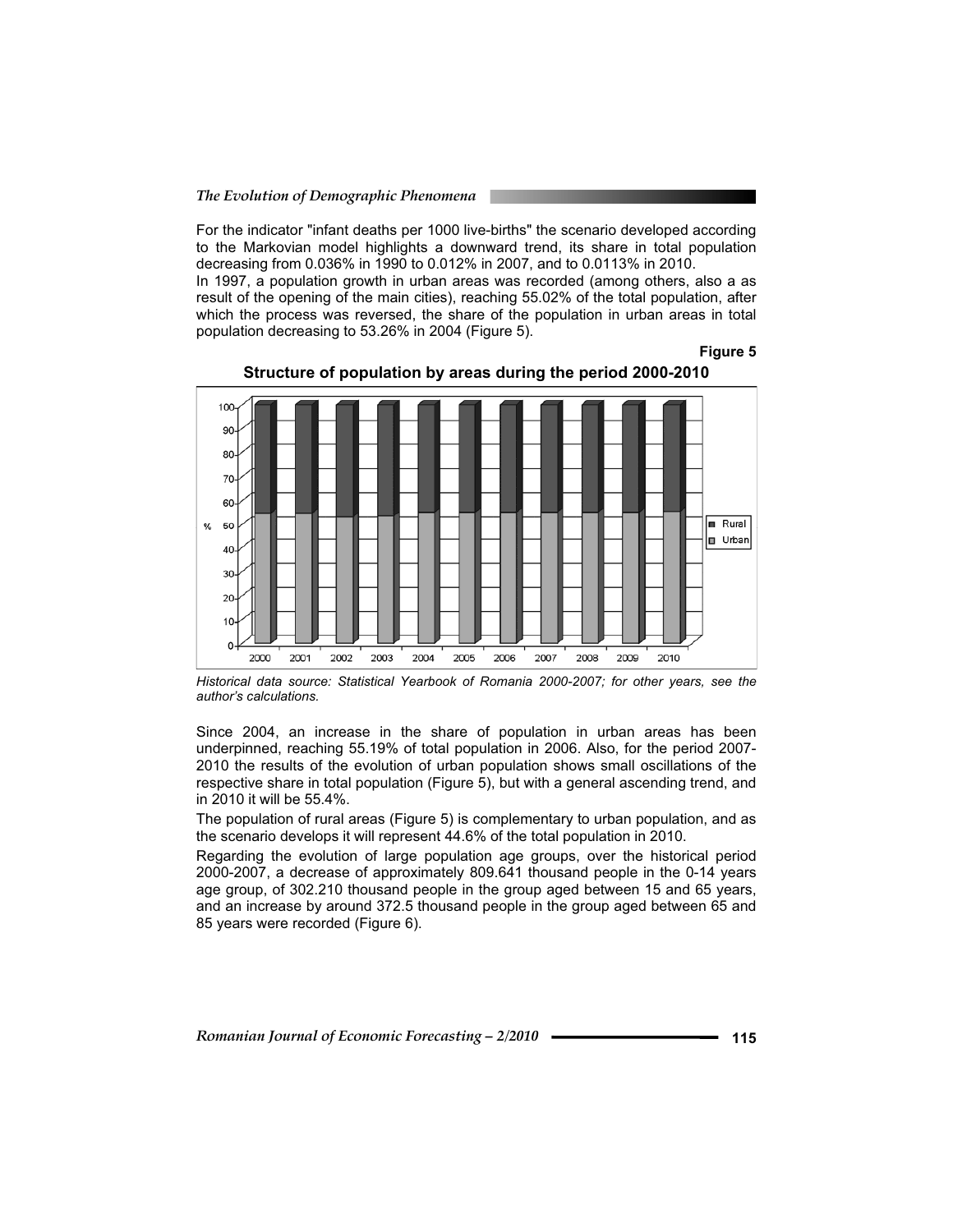*Institute of Economic Forecasting*

#### **Figure 6**



**The population by age during 2000-2007 and forecast values for the period 2008-2010** 

*Historical data source: Statistical Yearbook of Romania 2000-2007; for other years, see the author's calculations.* 

For the forecast period, the segment of the population aged 0-14 registered a slight increase in 2007, a trend that is maintained during the forecast period. Thus, in 2010 the population aged between 0 and 14 will represent approximately 15.75% of the total population (Figure 6).

The evolution of the trend of this segment of the population determined by Markovian techniques is the same as that obtained by CCD, both in the lower and the average forecast variant.

In the segment of the population in the age groups between 15 and 65 years of age, both the historical and forecast periods highlight an increasing trend. In 2007, it represented 70.56% of the total population of the country, and in 2010 it will be about 70.72% (Figure 6).

The number of the individuals with ages between 65 years and over revealed during the historical and forecast period an oscillatory evolution, but with a general ascending trend. After a slight decrease in the numbers of this segment of population in 2007, to 2613.013 thousand people as compared to 3191.446 thousand registered in 2005, it will reach a value of 2900.934 thousand in 2010 (Figure 6). This indicates that both on short and medium term the ageing of the Romanian population will continue.

To the ageing of the Romanian population will contribute the structure of migration flows for the forecast period, as well.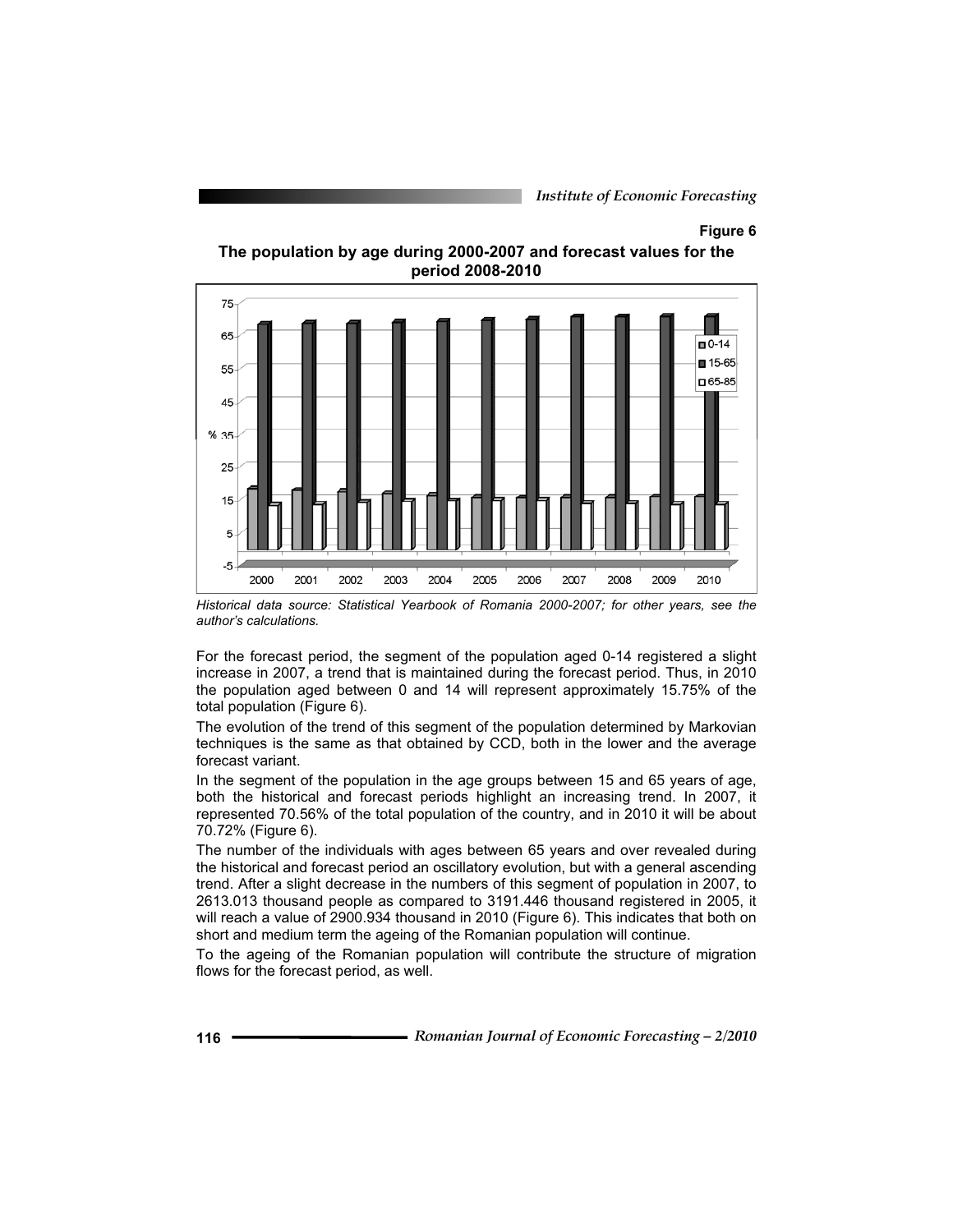As exogenous variables in the model were included the information on the number of emigrants and immigrants, but historical data regarding their evolution were available only in official bulletins, so that the forecast of the future evolution of these indicators of population movement must be considered from a quality viewpoint and not from one regarding quantity.

In terms of overall fertility rate (number of children born to a woman during her fertile life), during 1998-2002, a decreasing trend was revealed, with a marked "drop" in the period 2000-2002, followed by an even more noticeable increase in 2003-2006, while thereafter a moderate growth could be observed.

In the current situation, 2007 reveals a diminution from 39.6% in 2006 to 38.9% in 2007, a trend underpinned by the forecasting scenario.

Using Markovian models to analyze and forecast demographic indicators can provide useful information to government bodies in developing policies and decisions with respect to population growth, employment, etc.

## **References**

- Alvin, C. (1998), "*Multivariante Statistical Interface and Application"*, Ed. A. Wiley Interscience Publication, John Wiley&Sons. Inc.
- Bohdana Ratitch and Doina Precup, (2001), "*Characterizing Markov Decision Processes"*, Montreal: McGill University, Canada.
- Catherine Donati-Martin, Marc Yor, David C. Caccia, (2001), "*Modeling Juvenile Salmon Migration Using A Simple Markov Chain",* Washington: University of Washington, Seattle, 98195, USA.
- Cretu, A.S., Stanef R., (2004), "Making operational the employment strategy of labour force in Romania - Objective of integration into the European Union", *Theoretical and Applied Economics*, http://www.ectap.ro.
- D.J. White, (1993), "*Markov Decision Processes"*, John Wiley&Sons. Inc.
- Faini, R., (2002), "Development, Trade, and Migration", *Revue d'Économie et du Développement*. Proceedings from the ABCDE Europe Conference, 1–2: 85–116.
- Ghețãu Vasile, (2004), "Declinul demografic al României: ce perspective?", Revista<br>Sociologie Româneascã, Volumul II, Nr. 2, Româneascã, Volumul II, Nr. 2, http://adatbank.transindex.ro.
- Gilchrist Warren, (1976), "*Statistical Forecasting",* John Wiley&Sons. Inc.
- Iosifescu Marius, S. Grigorescu, Gh. Opriºan, Gh. Popescu, (1994), "*Elemente de modelare stohasticã"*, Bucureºti: Editura Tehnicã,.
- Nedelea, C.P., (2006), "Labour market and social-economic environment in Romania", *Annals of Spiru Haret University of Bucharest, Economy Series*, Year 7, No.7, Publishing Foundation of Romania of Tomorrow, ISSN-8336.
- Nicolae M., Panã C., Radu B., (2007), "*The Impact of Romanian Accession to the EU on Regional Migration"*, Vol. 1, Alba-Iulia : Aeternitas Publishing House, Romania.